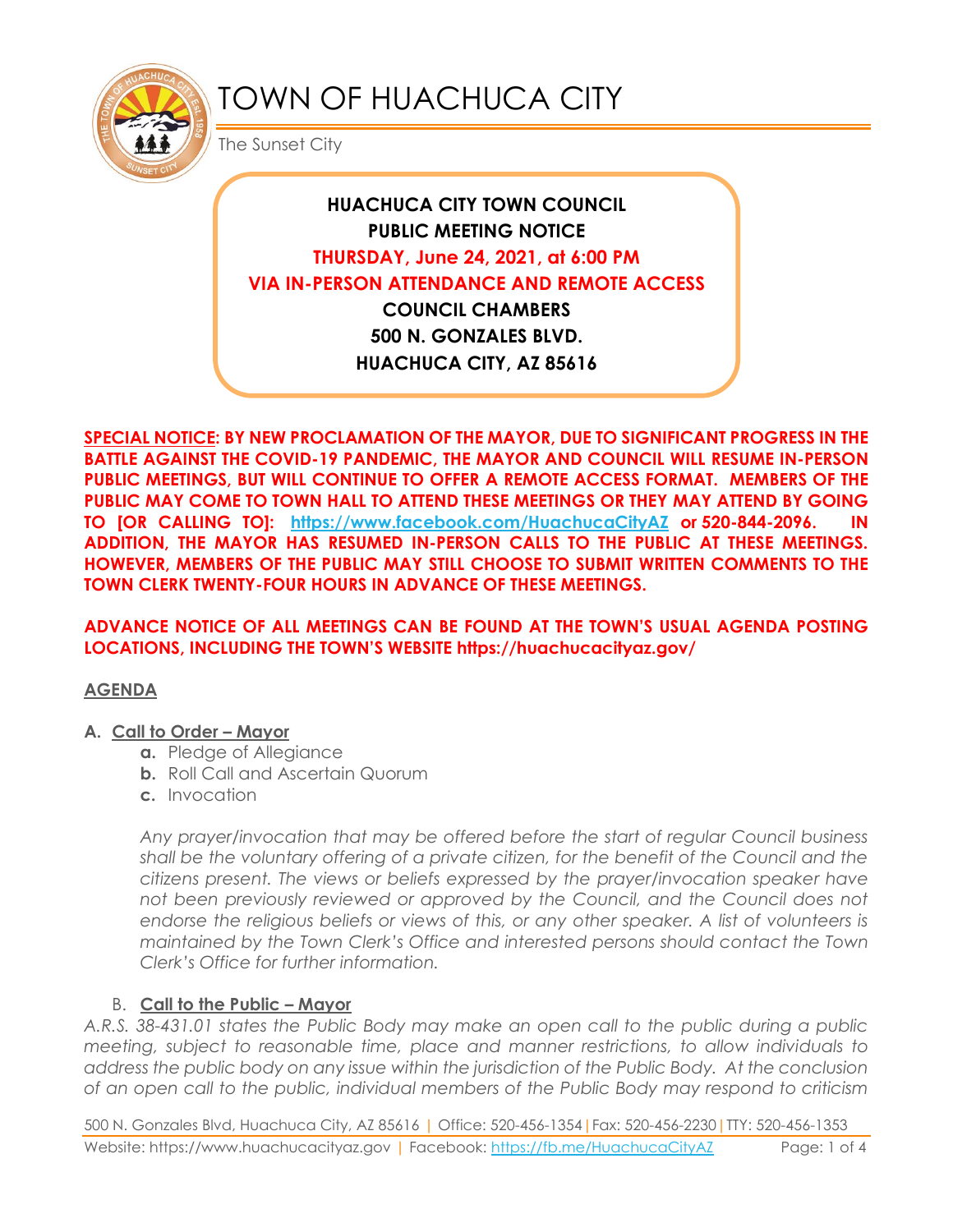*made by those who have addressed the Public Body, may ask staff to review a matter or may ask that a matter be put on a future agenda. However, members of the Public Body shall not discuss or take legal action on matters raised during an open call to the public unless the matters are properly noticed for discussion and legal action.*

## **C. Consent Agenda - Mayor**

*All items listed in the Consent Agenda are considered routine matters and will be enacted by one motion of the Council. There will be no separate discussion of these items unless a Member of the Town Council requests that an item or items be removed for discussion. Council Members may ask questions without removal of the item from the Consent Agenda. Items removed from the Consent Agenda are considered in their normal sequence as listed on the agenda, unless called out of sequence.*

- **C.1** Consider approval of the minutes of the Regular Council meeting held on June 10, 2021 and the Work Session held on June 9,2021.
- **C.2** Consider approval of the Payment Approval Report.

**C.3** Consider approval of the disposal of a 2005 Ford Explorer Vin# 1FMZU73K55UA34013, a 2004 Ford Crown Vic VIN #2fafp74w24x148080 and a 2003 Ford Escape Vin# 1fmyu03133kc05487 through Public Surplus.

## **D.** Unfinished Business before the Council - Mayor

*Public comment will be taken at the beginning of each agenda item, after the subject has*  been announced by the Mayor and explained by staff. Any citizen, who wishes, may speak one *time for five minutes on each agenda item before or after Council discussion. Questions from Council Members, however, may be directed to staff or a member of the public through the Mayor at any time.*

## **E. New Business Before Council - Mayor**

*Public comment will be taken at the beginning of each agenda item, after the subject has been announced by the Mayor and explained by staff. Any citizen, who wishes, may speak one time for five minutes on each agenda item before or after Council discussion. Questions from Council Members, however, may be directed to staff or a member of the public through the Mayor at any time.* 

#### **E.1 Discussion and/or Action [Chief Thies]: RESOLUTION NO. 2021-10 A RESOLUTION OF THE MAYOR AND COUNCIL OF THE TOWN OF HUACHUCA CITY, ARIZONA, ADOPTING A PUBLIC SAFETY PERSONNEL RETIREMENT SYSTEM ["PSPRS"] FUNDING POLICY.**

**E.2 Discussion and/or Action [Suzanne Harvey]:** The Town has partnered with the Sierra Vista Metropolitan Planning Organization [SVMPO] to conduct a Roadway Inventory and Assessment study in the greater Huachuca City area. The SVMPO Administrator, Karen Lamberton, AICP, will brief the Town Council on the status of this study, the study's goals, and the schedule for completion.

## **E.3 Discussion and/or Action [Mayor Wallace]: Second reading of ORDINANCE NO. 2021-01 AN ORDINANCE OF THE MAYOR AND TOWN COUNCIL OF THE TOWN OF HUACHUCA CITY,**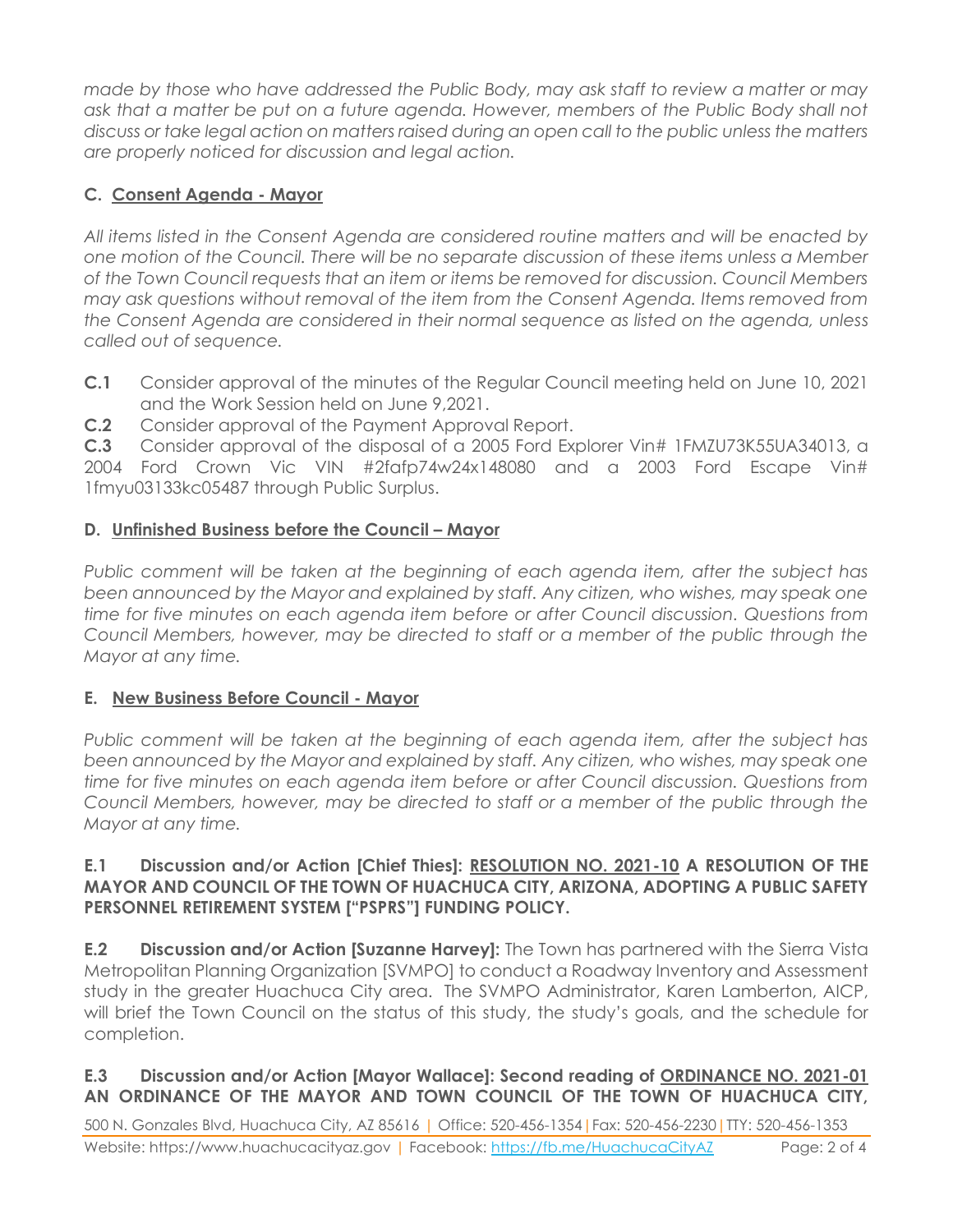**COCHISE COUNTY, ARIZONA, CHANGING THE ZONING OF 143.55 ACRES OF PROPERTY OWNED BY HAYHOOK, L.L.C., AND GENERALLY SITUATED AT THE WEST END OF PATTON STREET (TAX PARCELS #106-52-005C & 106-52-001B), WEST OF STATE ROUTE 90, SOUTH OF MUSTANG ROAD, FROM "R-1" ("RESIDENTIAL DISTRICT") TO "C-3" ("HEAVY INDUSTRIAL AND MINING").**

**E.4 Discussion and/or Action [Brandye Thorpe]: Approval of Council meeting schedule for the months of July thru December 2021.**

**E.5 Discussion and/or Action [Suzanne Harvey]: Approval of the proposed tentative budget for fiscal year 2022. All town revenues and expenses may be discussed, along with budget priorities, budget adoption timeline and process, anticipated taxes and fees, capital improvements, and personnel and equipment costs in all town departments.**

**E.6 Discussion and/or Action [Suzanne Harvey]: RESOLUTION NO. 2021-11 A RESOLUTION OF THE MAYOR AND COUNCIL OF THE TOWN OF HUACHUCA CITY, ARIZONA, DESIGNATING FINANCE CLERK, KRISTY RAMIREZ, AS THE CHIEF FISCAL OFFICER ["CFO"] OF THE TOWN FOR PURPOSES OF SUBMITTING THE TOWN'S ANNUAL EXPENDITURE LIMITATION REPORTS ["AELR"].**

**E.7 Discussion and/or Action [Suzanne Harvey]: RESOLUTION NO. 2021-12 A RESOLUTION OF THE MAYOR AND COUNCIL OF THE TOWN OF HUACHUCA CITY, ARIZONA, IDENTIFYING THOSE OFFICERS LEGALLY EMPOWERED TO PROVIDE INSTRUCTIONS AND SIGN DOCUMENTS ON BEHALF OF THE TOWN RELATING TO THE TOWN'S ACCOUNTS WITH WELLS FARGO BANK AND WELLS FARGO ADVISORS.**

**E.8 Discussion and/or Action [Suzanne Harvey]: Approval of contract documents with SJ Anderson Company to complete the sewer pond closure project.** 

**E.9 Discussion and/or Action [Suzanne Harvey]: Retroactive approval of Juneteenth National Independence Day as a new authorized Town Holiday.**

**E.10 Discussion and/or Action on the Vacant Council Seat [Mayor Wallace]: The Council might interview applicants and vote to fill the vacant seat, and/or the Council might direct staff to engage in further recruitment efforts.**

- **F. Department Director reports**
- **G. Items to be placed on future agendas**
- **H. Reports of Current Events by Council**
- **I. Adjournment**

Posted at 5:00 PM on June 22, 2021, at the following locations: